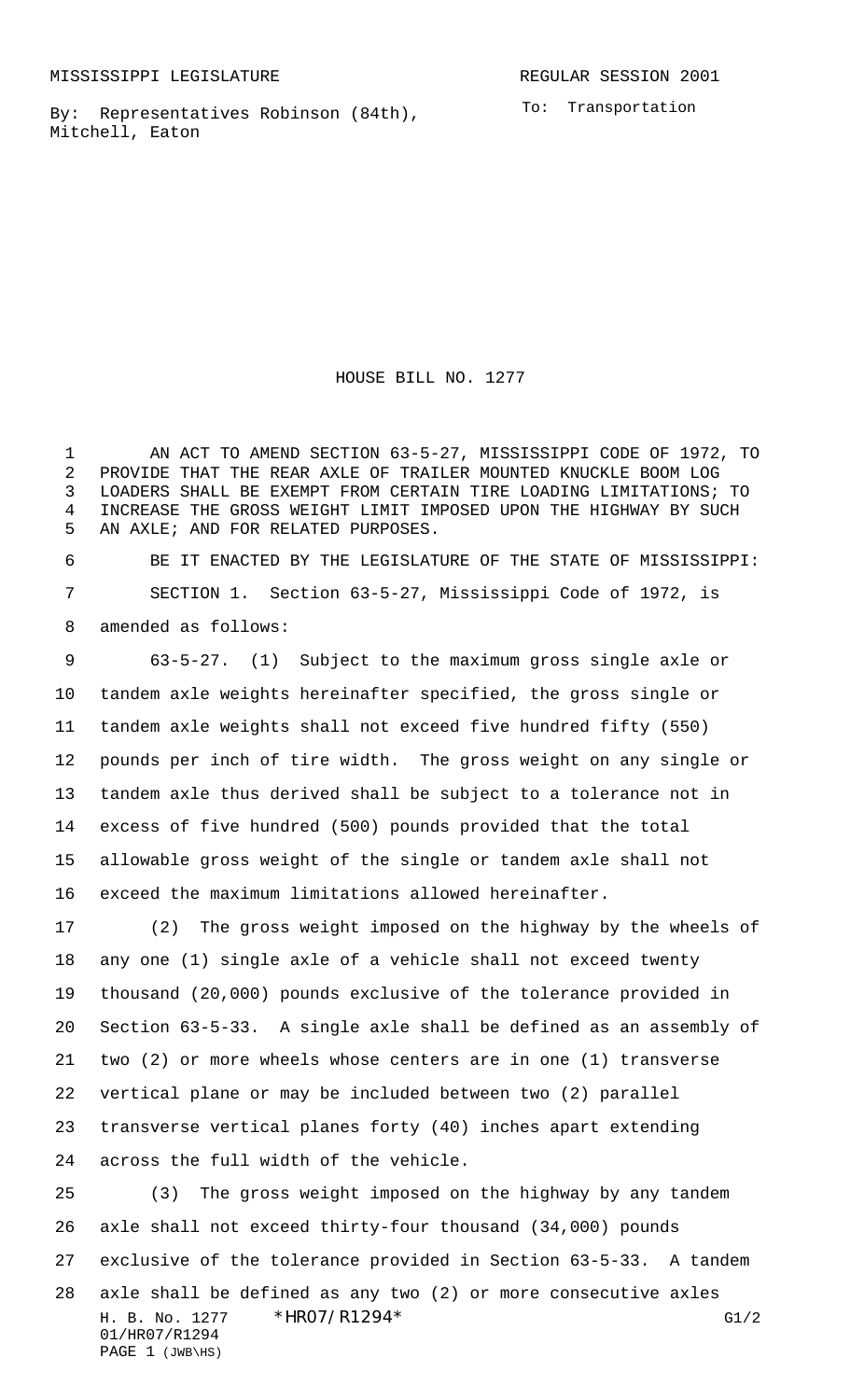whose centers are more than forty (40) inches but not more than ninety-six (96) inches apart. No one (1) axle of any such group of two (2) or more consecutive axles shall exceed the weight permitted for a single axle.

 (4) (a) Vehicles designed and especially constructed to transport concrete products and which are not available for purchase in sizes and capacities to fully comply with the road and bridge weight laws of the State of Mississippi shall not be made to conform to the axle spacing requirements or axle or tire loadings of this section or to the total combined weights as set out in Section 63-5-33 in Table III, provided (i) that such vehicles shall be limited to a gross weight of sixty thousand (60,000) pounds; (ii) that such vehicles shall only be operated within fifty (50) miles of their home base; (iii) that any such vehicles shall be limited to a maximum load of the rated capacity of the vehicle; (iv) that all such vehicles shall have at least three (3) axles; and (v) that all vehicles with only three (3) axles shall have all wheels brake-equipped. Any two (2) or more axles close enough to be considered an axle group shall be suspended by an equalizing system and be spaced a minimum of four (4) feet apart in order to be eligible for the maximum load as provided in this subsection. It shall be a violation if vehicles to which this subsection applies travel upon any federal interstate highway or upon any roads or bridges designated and posted as incapable of carrying such loads by the Transportation Commission, a board of supervisors, or municipal governing authorities as provided in subsection (5) or (6) of this section.

H. B. No. 1277 \* HRO7/R1294\* 01/HR07/R1294 (b) Vehicles designed and especially constructed to transport raw cotton from harvest to the cotton gin shall not be made to conform to the axle spacing or axle or tire loadings of this section. However, such vehicles (i) shall be limited to a gross weight of sixty thousand (60,000) pounds; (ii) may be operated only within a fifty-mile radius of their home base or

PAGE 2 (JWB\HS)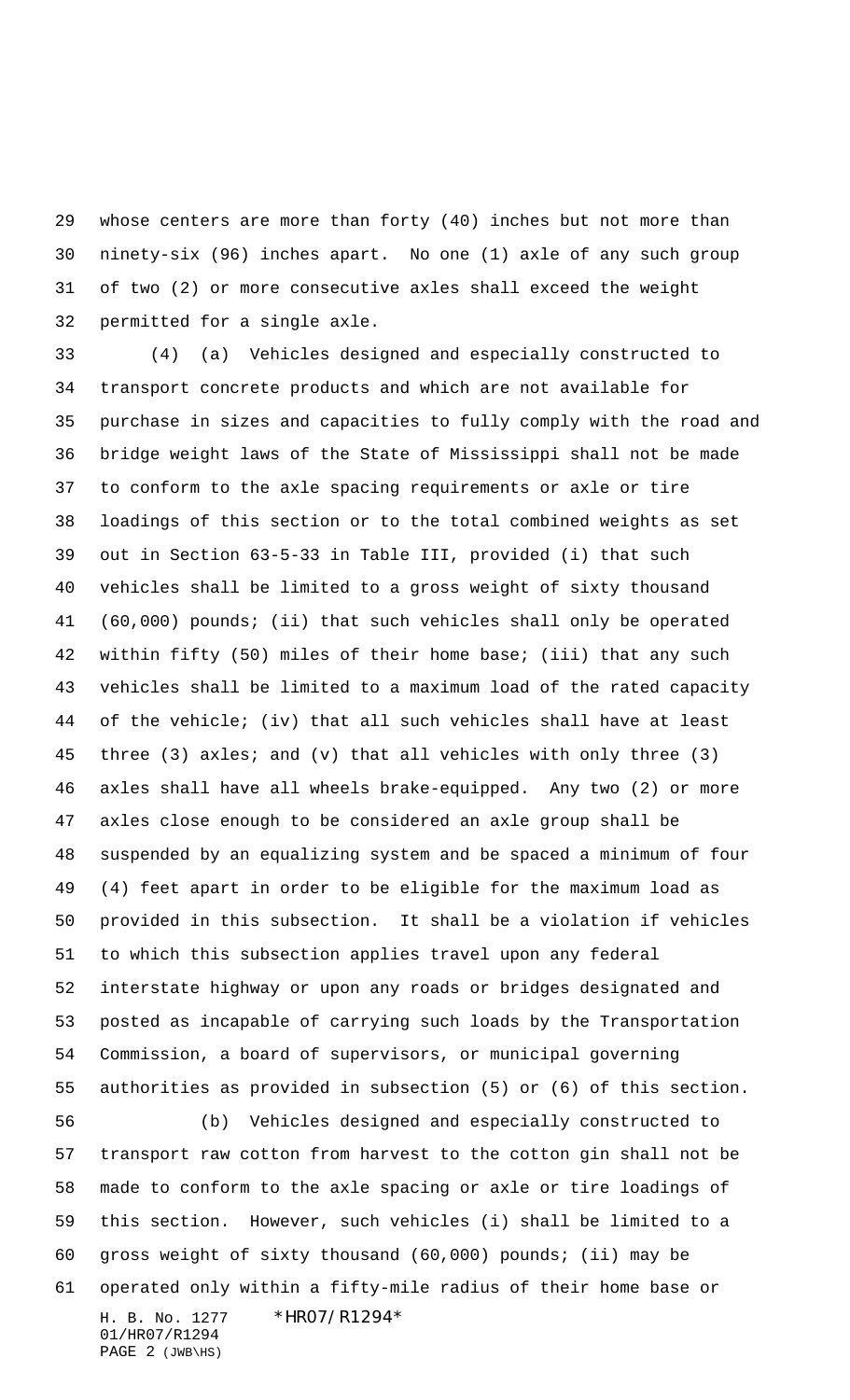their contractual customer; (iii) shall be limited to a maximum load of the rated capacity of that vehicle; (iv) shall have all wheels brake-equipped; and (v) are prohibited from traveling upon any federal interstate highway or upon any roads or bridges designated and posted as incapable of carrying such loads by the Mississippi Department of Transportation, a board of supervisors or municipal governing authorities as provided in subsection (5) or (6) of this section.

 (c) Vehicles designed and especially constructed to collect and transport solid waste and which are not available for purchase in sizes and capacities to fully comply with the road and bridge weight laws of the State of Mississippi, shall not be made to conform to the axle spacing or tire loadings of this section. However, such vehicles (i) shall be limited to a gross weight of sixty thousand (60,000) pounds; (ii) may be operated only within a fifty-mile radius of their home base or their contractual customer; (iii) shall be limited to a maximum load of the rated capacity of that vehicle; (iv) shall have all wheels brake-equipped; and (v) are prohibited from traveling upon any federal interstate highway or upon any roads or bridges designated and posted as incapable of carrying such loads by the Mississippi Department of Transportation, a board of supervisors or the governing authorities of a municipality as provided in subsection (5) or (6) of this section.

86 (d) The rear axle of trailer mounted knuckle boom log loaders shall be exempt from the tire loading limitation provided for in subsection (3) of this section; however, the gross weight 89 imposed on the highway by such an axle shall not exceed forty-one thousand (41,000) pounds.

 (5) The board of supervisors of any county or the governing authorities of any municipality, by appropriate resolution, may impose limitations more restrictive than those permitted in this

H. B. No. 1277 \* HRO7/R1294\* 01/HR07/R1294 PAGE 3 (JWB\HS)